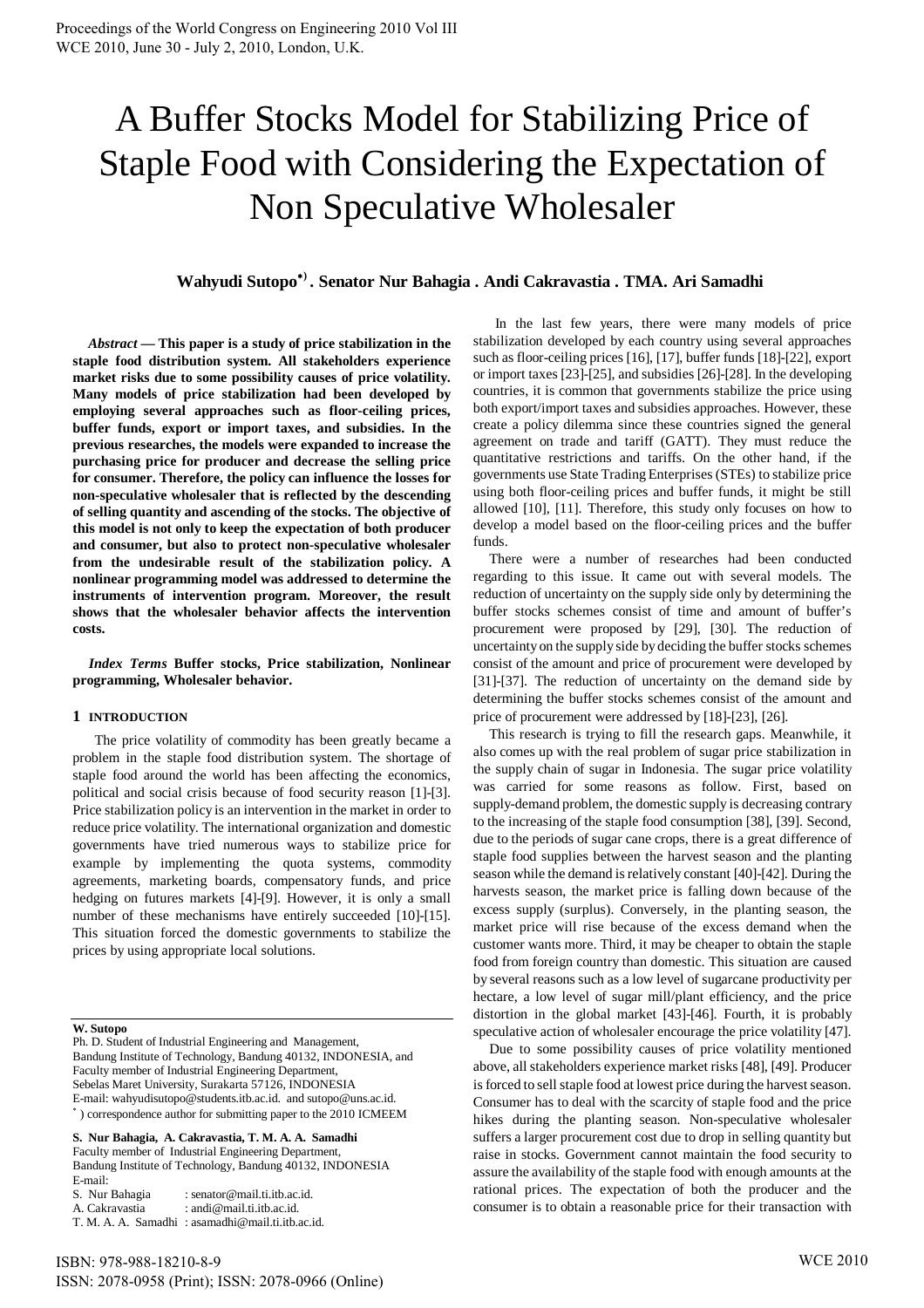the wholesaler. The non-speculative wholesaler expects all stocks can be sold with reasonable profit. The government keeps away the crisis of staple food. This case study requires a buffer stocks model to answer the expectation of all stakeholders.

As in the papers cited above, none of the models is appropriate to solve the case study by considering the four possibility reasons of high price volatility. Furthermore, Supply Chain Management (SCM) may be able to solve it because the problems above can be seen as an integration of key business processes from the integrated system point of views that include people (government, producer, wholesaler and consumer), material (staple food), equipment (distribution channel/infrastructure), and energy (financial and information). The integration of key business processes is required to achieve the suitable economic results and to leverage benefits [50]-[52]. In this work, a strategic level of Supply Chain (SC) design problem is addressed, that is the decision on buffer stocks for stabilizing good's price. The buffer stocks schemes consist of planning, procurement, inventory, and operation program [53].

This paper is organized as follows. In Section 1, we propose the background of our research and describe the problems in real system. In Section 2, we construct the problem setting. In Section 3, we provide the methodology for solving the problem. In Section 4, we design the solution method and analysis. In Section 5, we deliver the summary and conclusion.

#### **2 PROBLEM DESCRIPTION**

In order to maintain the expectation of all stakeholders, the government can apply the buffer stocks schemes to sustain the market price on certain price band [54]. The relevant system of the problem is illustrated in Fig. 1. It consists of three main components namely single producer, single wholesaler, and single consumer as well as the government as regulator. The producer supplies the staple food to the market, and then the wholesaler distributes it to the customer. It is assumed that other products cannot substitute staple food. The total production is lower than the total consumption. Consequently, the import of staple food is permitted by the government to anticipate the market shortage. The government will use the buffer stocks schemes to intervene the market price when the market indicates a crisis. It is assumed that the price fluctuation as a single crisis indicator and the government has unlimited budgets.



**Figure 1. An overview of relevant system**

In a free market **(FM)**, the theory of supply and demand states the selling price for producer and the buying price for customer. In the harvest season, the producer sells the staple food to the wholesaler, and then the consumer buys it from the wholesaler as much as his/her demand. In the planting season, since the wholesaler still has excess inventory, then the consumer can buy it as much as his/her demand. To illustrate the market situation, the planning horizon of supply-demand is differentiated as four periods (Table 1.).

**Table 1. The market situation**

| Period                          | tı           | ь          | Ŀз               |            |
|---------------------------------|--------------|------------|------------------|------------|
| season                          | the early of | the end of | the beginning of | the end of |
|                                 | harv est.    | harvest    | planting         | planting   |
| 2 production                    | normal       | booming    | none             | none       |
| 3 consumption                   | stable       | stable     | stable           | stable     |
| 4 availability                  | sufficient   | surplus    | sufficient       | shortage   |
| 5 purchasing price normal-lower |              | low est    | ٠                |            |
| to producer                     |              |            |                  |            |
| 6 selling price to              | normal-lower | normal     | normal-higher    | highest    |
| consumer                        |              |            |                  |            |

In an interventioned market (IM), the market price is not only determined by supply-demand forces, but also by the buffer stocks schemes forces. The buffer stocks schemes can be used by the government to support/stabilize the market price for both the producer and the consumer. In the harvest season, especially during the boom periods (period t1-t2), the government intervenes the wholesaler to increase the purchasing price for the producer by applying the Price Support Program. The government purchases staple food to increase the market price up to PMin (minimum purchasing price permitted by regulator). On the other hand, throughout the planting season especially in the bush periods (t3-t4), the government asked the wholesaler to decrease the selling price for customer by using the Price Stabilization Program. The government sells the staple food in to the market to reduce the market price to PMax (maximum selling price permitted by regulator).

The price support and stabilization program above, or price band policies, are designed to keep the market price at a range of lower-upper price. A buffer stock model must be able to determine the instruments which are required for market intervention program. The objective of this model is not only to keep the expectation of both the producer and the consumer, but also to protect the non-speculative wholesaler from the undesirable result of the stabilization policy. The decisions concern on the quantity and the price of buffer stocks schemes to interfere both the purchasing price and the selling price.

#### **3 MATHEMATICAL FORMULATION**

The condition of staple food distribution and all relevant data (costs, supply-availability-demand, and other factors) were collected from the historical data and appropriate forecasting methods. The notations in the formulation will be described and all of the cost parameters and decision variables are measured in Indonesia Domestic Rupiah (IDR).

#### *Parameters:*

- *p* Production cost of producer per unit (IDR/tons)
- *d* Distribution cost of wholesaler per unit (IDR/tons)
- *o c* Operation cost of government (IDR/tons)
- *h* Holding cost (IDR/tons/year)
- $p_i$  Staple food price in the global market (IDR/tons)
- *i* Import cost (IDR/tons)
- $q_t^s$ Supplies of staple food in period  $t$  (tons)
- $q_t^{\prime}$ Demand of staple food in period  $t$  (tons)
- $q_t^4$ Amount of staple food in the market in period  $t$  (tons)
- $q_t^{\prime}$ Amount of consumption of staple food in period  $t$  (tons)
- $p_t^{p0}$ *p<sup>t</sup>* Purchasing price to producer in the FM in period *t* (IDR/tons)
	- *p*1 *p<sup>t</sup>* Purchasing price to producer in the IM period *t* (IDR/tons)
- *s*0  $p_t^{s0}$  Selling price to customer in the FM in period *t* (IDR/tons)
- $p_t^{s1}$ Selling price to customer in the IM period  $t$  (IDR/tons)
- *a* An asymptotic parameter of purchasing price function
- *b* A natural logarithmic parameter of selling price function
- *CI <sup>p</sup>* Crisis indicator of purchasing price for producer (IDR/tons)
- *Crisis indicator of selling price for consumer (IDR/tons)*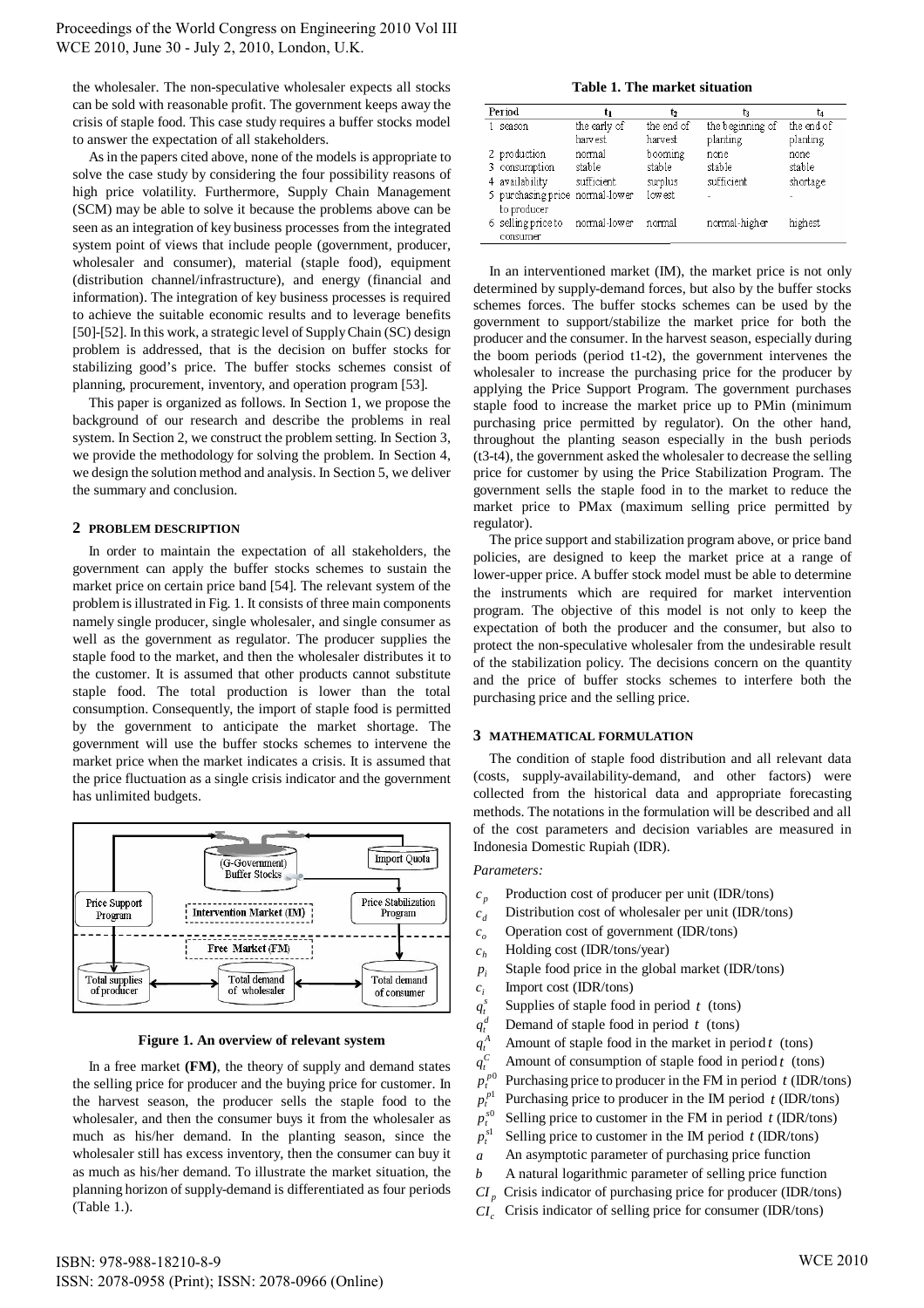Proceedings of the World Congress on Engineering 2010 Vol III WCE 2010, June 30 - July 2, 2010, London, U.K.

*Major decision variables:*

- *Min P* Minimum purchasing price limit (IDR/tons)
- *Max P* Maximum selling price limit (IDR/tons)
- $Q^{OP}$  Staple-food purchased by the government (tons)
- $Q^{OR}$  Buffer stocks distributed by the government (tons)

*Minor decision variables:*

- $Q^{OI}$  Import quota (tons)
- $Q^{OG}$  Amount of government buffer stocks (tons)
- $Q^{PW}$  Amount of producer wholesaler transaction (tons)
- $Q^{WC}$  Amount of wholesaler consumer transaction (tons)

A mathematical formulation is proposed in this work to incorporate the expectation of all stakeholders based on recourse model with three stages. First stage, an analysis of historical transaction is tackled to elaborate the wholesaler behavior and depict the price function. Second stage, the price band polices are made subject to the restrictions imposed by the first-stage results. Finally, a model formulation is conducted by using appropriate programming methods.

#### **3.1. Analysis of historical transaction**

The historical data and appropriate analysis methods are used to depict the price function and the wholesaler behavior. An asymptotic curve is representing the historical data of the purchasing price function. Furthermore, the selling price function can be illustrated by a natural logarithmic curve. Based on the both price functions, the wholesaler behavior is differentiated in to two categories, speculative and non-speculative wholesaler. Speculator can push the market to be either a bull or a bear. It is reflected by the changes of the price functions at unreasonable rate. Hence, this study is only focus on the non-speculative wholesaler. Fig. 2 describes both the purchasing price rate and the selling price rate versus the amount of supplies/consumption for the non-speculative wholesaler by utilizing the actual transaction data in the FM.



**Figure 2. Market price rate versus amount of supplies/consumption**

As shown in Fig. 2, an analysis of historical transaction can be used to propose a proportional function either the purchasing or the selling price function. The functions are as follow:

$$
p_t^{p0} = \frac{a}{q_t^A}, \ 0 < q_t^A \le q_t^s, \ t = 1, 2 \tag{1}
$$

$$
p_t^{s0} = (p_t^{p0} + c_d) + b \ln(q_t^{C}), 0 < q_t^{C} \le q_t^{d}, t = 1, ..., 4
$$
 (2)

# **3.2. Price band policies**

The price functions in Eq. (1) and Eq. (2) will be controlled by using the price band policies. When the amount of supplies/consumption is plentiful, actually both the producer and consumer experience the disadvantages transaction under the crisis indicator. Conversely, the non-speculative wholesaler is unsure to get a reasonable profit. The government can maintain the purchasing price at higher level than the crisis indicator by designing the price support program.

$$
p_t^{p1} = \frac{a}{q_t^A}, \text{ when } p_t^{p0} > CI_{p}, t = 1,2 \tag{3}
$$

$$
p_t^{p1} = P^{Min}, when \ p_t^{p0} \le CI_p, t = 1, 2
$$
 (4)

Furthermore, under Price Stabilization Program the government can control the selling price.

$$
p_t^{s!} = (p_t^{p!} + c_d) + b \ln(q_t^{C}), \text{ when } p_t^{s0} < CI_c \tag{5}
$$

$$
p_t^{sl} = P^{Max}, \text{ when } p_t^{s0} \geq CI_c \tag{6}
$$

Generally, the price band policy is only created to give benefit for both the producer and the consumer. In this paper, the model formulation considers the expectation of the non-speculative wholesaler to sell goods with the reasonable profit. All of the transaction between the producer and the non-speculative wholesaler will be ensured to be sold out.

$$
\sum_{t=1}^{2} Q_t^{PW} = \sum_{t=1}^{4} Q_t^{WC}
$$
\n(7)

The minimum purchasing price and the maximum selling price which are permitted by regulator will be resolved in order to protect the non-speculative wholesaler from the undesirable result of the stabilization policy (Fig. 3).



#### **3.3. Model formulation**

Both the producer and the non-speculative wholesaler will get the reasonable profit when the market intervention had taken place. In contrast, both the customer and the government will spend money to buy the staple food and do the price intervention. For that reasons, the proposed-model will account the maximum benefit which could gain by the producer and the non-speculative wholesaler. All at once, it is also aimed to minimize the costs and the market risks for the customer and the government.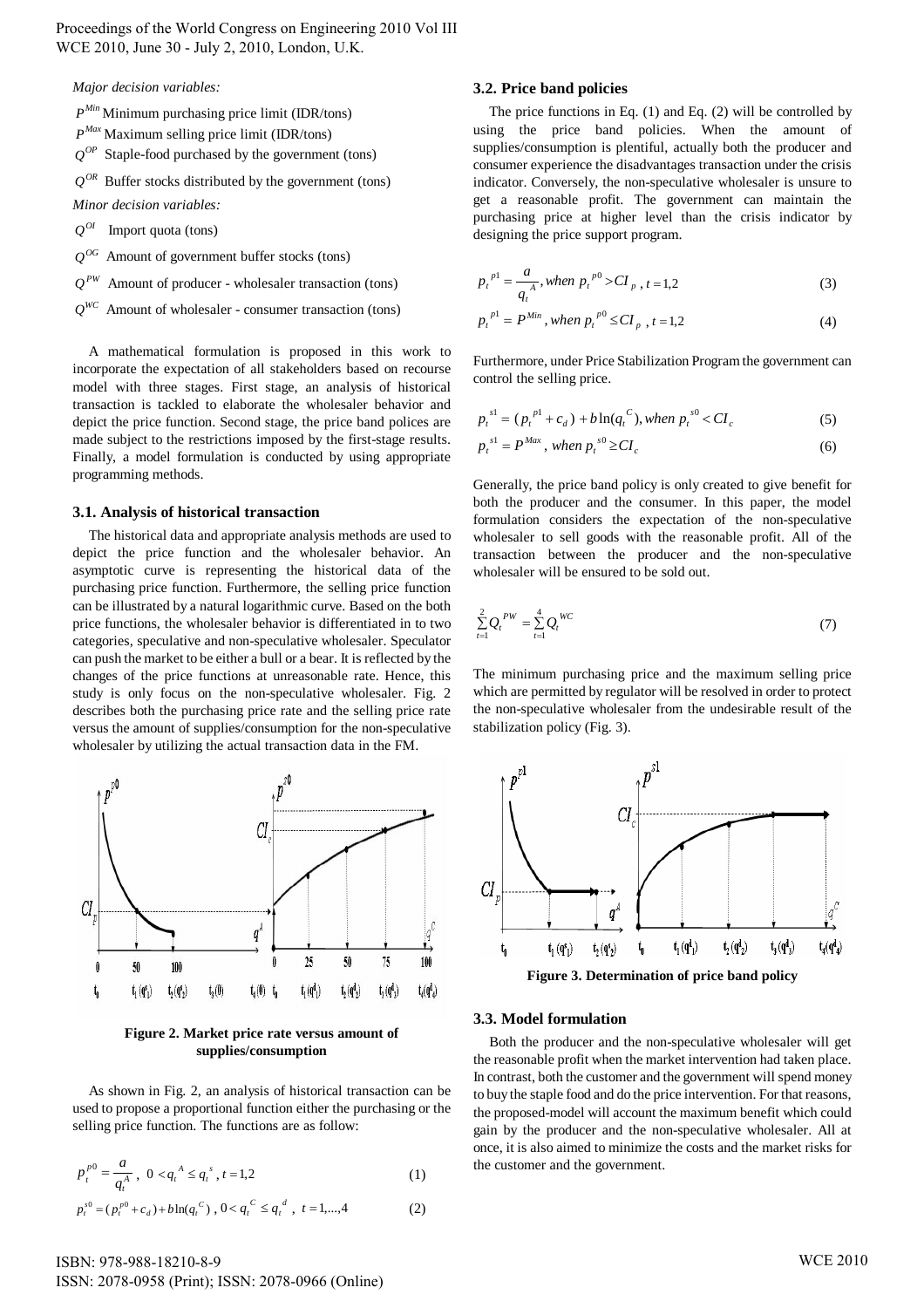Proceedings of the World Congress on Engineering 2010 Vol III WCE 2010, June 30 - July 2, 2010, London, U.K.

#### **i) performance criterian for each stakeholders**

The total profit for producer  $(TP^P)$  is obtained from the difference between the total revenue and the total production cost. The total revenue  $(TR^P)$  is expected from the amount of staple food bought by the government  $(Q^{OP})$  multiplied by the minimum purchasing price limit  $(P^{Min})$  and the amount of staple food sold to wholesaler  $(Q_t^{PW})$  multiplied by the current purchasing price  $(p_t^{p_1})$ . The total production cost  $(TC<sup>P</sup>)$  is obtained by multiplying the production cost per unit  $(c_p)$  and its production amount  $(q_i^s)$ . Furthermore, the performance criteria for the producer can be expressed as:

$$
TP^{P} = TR^{P} - TC^{P}
$$
  
=  $\sum_{t=1}^{2} ((Q^{OP} P^{Min} + Q_{t}^{PW} p_{t}^{P1}) - q_{t}^{s} c_{p})$  (8)

The non-speculative wholesaler will get the reasonable profit because the government will protect it from the undesirable result of the stabilization policy (Eq. 7). The total profit of non-speculative wholesaler  $(TP^W)$  is calculated from the difference between the total revenue and the total cost  $(TC^W)$  such as procurement cost, distribution cost, and inventory cost in the IM condition. The total revenue for non-speculative wholesaler  $(TR^W)$  is computed by subtracting the total consumer's demand with the amount of buffer stocks when the market-operation is conducted; then the total revenue is obtained by multiplying the selling-price  $(p_i^{\text{sl}})$  with the total sales ( $Q_t^{WC}$ ). Total procurement cost ( $TC_{Proc}^W$ ) is obtained from sum of the staple food bought from the producer at the purchasing price. Total distribution cost  $(TC_{Dist}^W)$  is measured from the multiplication of distribution cost per unit and the total consumer's demand of staple food. Total inventory cost  $(TC_{Inv}^W)$  is determined as the holding cost per unit in stock per unit of time multiplied by total of average inventory in a year. Therefore, the total profit for non-speculative wholesaler can be written as:

$$
TP^{W} = TR^{W} - (TC_{Proc}^{W} + TC_{Dist}^{W} + TC_{Inv}^{W})
$$
\n
$$
= \sum_{t=1}^{4} (Q_{t}^{WC} p_{t}^{sl}) -
$$
\n
$$
(\sum_{t=1}^{2} Q_{t}^{PW} p_{t}^{pl} + \sum_{t=1}^{4} Q_{t}^{WC} c_{d} + \sum_{t=1}^{2} \frac{c_{h}}{4} Q_{t}^{PW})
$$
\n(9)

In the IM condition, the consumer will spend money  $(TC^C)$  to fulfill its total demand at the selling-price between the wholesaler and the consumer during period  $t_1-t_3$ . During period  $t_4$ , the consumer bought the staple-food at the maximum price-limit when the market-operation is performed, and the rest of the demands will be purchased at the selling-price. Therefore, the total benefit for consumer is expressed as:

$$
TC^{C} = \sum_{t=1}^{4} Q_{t}^{WC} p_{t}^{sl} + Q^{OR} P^{Max}
$$
 (10)

The Intervened Market Budget (*IMB*) is obtained from the total cost  $(TC^G)$  minus the total revenue  $(TR^G)$ . The total cost consists of procurement cost, distribution cost, and inventory cost. The total revenue is gained from the multiplication between the amount of buffer stocks that is released to consumer and the maximum selling price limit. Total procurement cost  $(TC_{Proc}^W)$  is calculated from the

amount of staple food bought by the government from the producer at the minimum purchasing price limit and the amount of staple food bought by the government from import at its purchasing cost. Total distribution cost ( $TC_{Dist}^G$ ) is computed by multiplying the cost of market operation by the government and the amount of buffer stocks that should be released to the market. Total inventory  $\text{cost}(TC_{\text{Inv}^G}^G)$  is measured from the holding cost per unit in stock per unit of time multiplied by the total of government's average inventory in a year. Therefore, the Intervened Market Budget for the government can be stated as follows:

$$
IMB = (TC_{Proc}^{G} + TC_{Dis}^{G} + TC_{Inv}^{G}) - TR^{G}
$$
\n
$$
= (Q^{OP}P^{Min} + (p_{i} + c_{i})Q^{OI}) + Q^{OR}c_{o} + \frac{c_{h}}{4}Q^{OG}
$$
\n
$$
-Q^{OR}P^{Max}
$$
\n(11)

#### **ii) objective function**

We develop a buffer stocks schemes for price stabilization to facilitate the expectation of stakeholders. The buffer stocks model therefore must attain two targets: maximize the benefit of the producer and the non-speculative wholesaler and minimize the total cost of consumer and government (Eq. 8-Eq. 11). The resulting objective function which includes the two objectives is finally expressed as follows:

$$
Max.TPP + TPW - TCC - IMB
$$
 (12)

#### **iii) constraint sets**

Constraints (13), (14) and (15) are introduced to ensure that the price equilibrium fulfills the expectation of the producer and the non-speculative wholesaler at the price support program.

$$
q_t^A = a / p_t^{p1}, t = 2 \tag{13}
$$

$$
Q_2^{PW} = q_2^{A} \tag{14}
$$

$$
\sum_{t=1}^{2} q_t^s = \sum_{t=1}^{2} Q_t^{PW} + Q^{OP}
$$
\n(15)

Constraints (16), (17) and (18) are addressed to ensure that the price equilibrium fulfills the expectation of the consumer and the non-speculative wholesaler at the price stabilization program.

$$
q_4^C = e^f \tag{16}
$$

$$
f = (P^{Max} - (p_2^{pl} - c_d)/b)
$$
 (17)

$$
Q_4^{WC} = q_4^C \tag{18}
$$

We have to guarantee that the buffer stock schemes are not only adequate to hold the market-intervention program, but also to protect itself from the illegal import by considering constrains (19), (20) and (21). Finally, we have to make sure that none of the decision variables is negative by considering constraint (22).

$$
Q^{OI} = \sum_{t=1}^{4} q_t^d - \sum_{t=1}^{2} q_t^s
$$
 (19)

$$
Q^{OG} = Q^{OP} + Q^{OI} \tag{20}
$$

$$
\sum_{t=1}^{4} q_t^d = \sum_{t=1}^{4} Q_t^{WC} + Q^{OR}
$$
\n(21)

$$
P^{Min}, P^{Max} \ge 0 \tag{22}
$$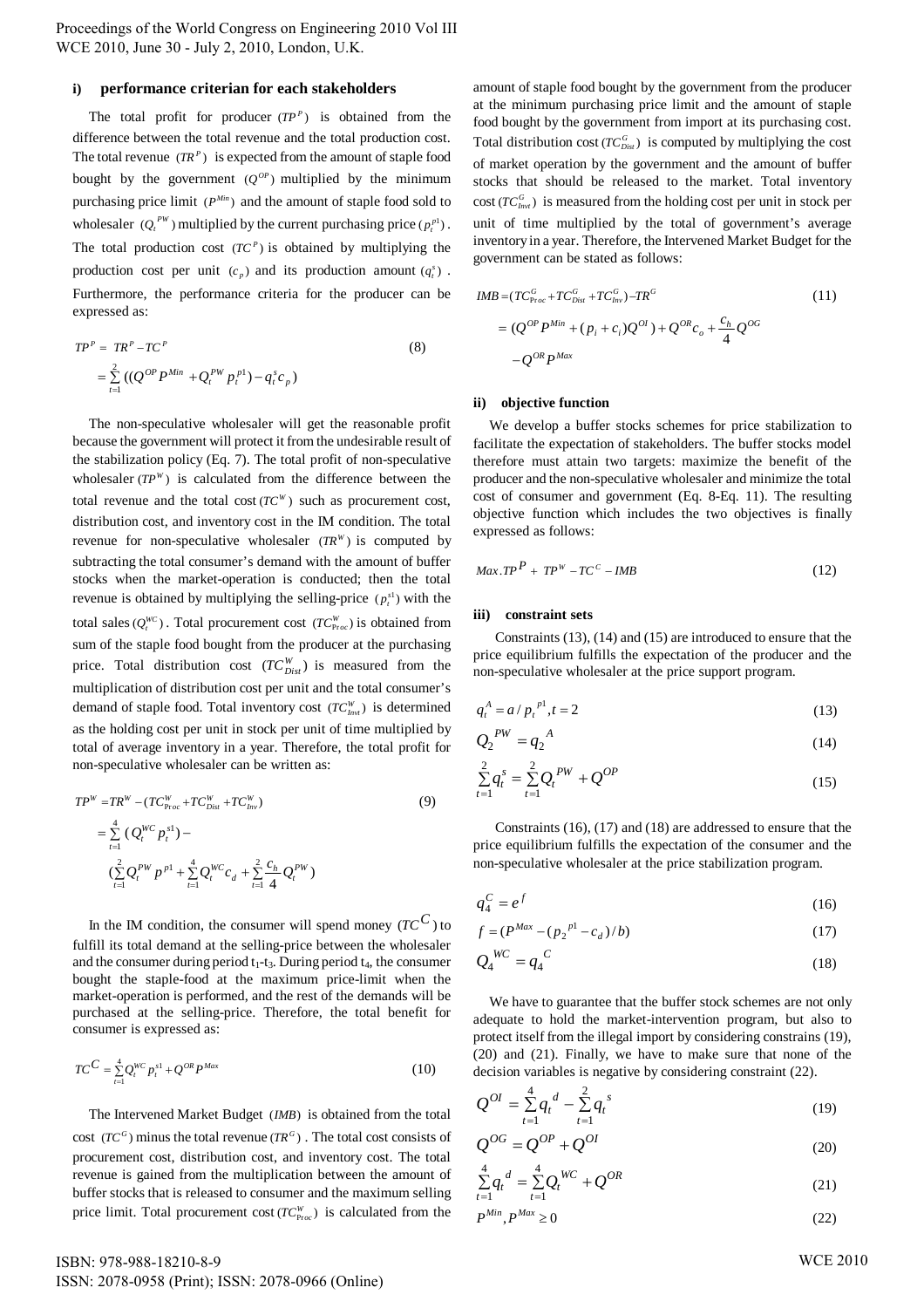## **4. SOLUTION METHOD AND ANALYSIS**

In this section, we present the solution method, numerical examples and analysis to evaluate the expectation of stakeholders.

# **4.1. Solution method**

The optimal solution can be obtained by solving the pre-emptive of the non-linear programming (NPL) above. The methodology to solve the proposed problem is described as follow:

- forecast all the parameters from the historical data,
- set the parameters of the market price function,
- predict the market price in the FM,
- formulate the objectives function in the IM,
- formulate all the constraints of the solution model, and
- solve the model by using NLP software i.e. Lingo v.9 [55].

# **4.2. Numerical examples and analysis**

In order to illustrate the capabilities of the proposed-model, a numerical example has been done. The problem consists of hypothetic-parameters to reflect the data of Indonesian sugar market. Let  $c_p = 58$ ,  $c_d = 2.0$ ,  $c_h = 0.5$ ,  $c_0 = 2.0$ ,  $c_i = 3.0$ ,  $p_i = 50$ ; CI<sub>p</sub>  $= 1.1c_p$  and  $CI_c=1.38.c_p$  in appropriate units. Thus, the supply-demand parameters are shown in Table 2.

 **Table 2. Parameter of supply-demand** 

|    |    |                          | Total |
|----|----|--------------------------|-------|
| Ч1 | 25 | 25                       | 100   |
|    | ככ | $\overline{\phantom{a}}$ | 90    |

We consider two sets of problem. It is indicating by two sets of price function parameter (a; b) i.e. set 1 (4950; 3.9) and set 2 (5000; 4.0). The model was solved in Lingo software and the solutions are found by using the available methodology. The proposed-model estimates the decision variables in two set of price function parameter. Using the parameter assumptions outlined in Table 2, the proposed-model calculates both the decision variables (Table 3) and the performance criterian for each stakeholder (Table 4).

 **Table 3. A Computational of decision variables**

|                         | (Unit)   | set 1 | set 2 |
|-------------------------|----------|-------|-------|
| $\mathbf{p}^{Min}$      | IDR/tons | 63.80 | 65.15 |
| $\mathbf{p}$ <i>Max</i> | IDR/tons | 79.69 | 81.44 |
| $Q^{OP}$                | tons     | 12.43 | 13.25 |
| $\varrho^{_{OR}}$       | tons     | 22.41 | 23.25 |

Two sets of price band policies have been produced by the proposed-model. Price-band schemes can be suggested respectively between 63.80-79.69 and 65.15-81.44 per unit. The mechanism of increasing price band is explained by the wholesaler behavior. It can be noted that the increasing of price function parameter will influence the performance criteria for each stakeholder.

 **Table 4. A Computational of performance criteria** 

|          | (Unit)    | set 1    | set 2    |
|----------|-----------|----------|----------|
| $(TP^P)$ | Mill. IDR | 522.00   | 643.54   |
| $(TC^C)$ | Mill. IDR | 1,146.16 | 1,163.66 |
| $(TP^W)$ | Mill. IDR | 7,969.77 | 8,143.00 |
| (MB)     | Mill. IDR | 1,368.38 | 1,441.71 |

Table 4 reports the results of the proposed-model regarding to the maximization of expected benefit for the producer and the non-speculative wholesaler; and the minimization of expected cost for the customer and the government. The market-intervention policy can be utilized to improve the profit for both the producer and the consumer. Therefore, the IMB is rising when the price function parameter is growing up.

# **5. CONCLUSION**

This paper studies a buffer stocks model for price stabilization in the staple food distribution system. This model is not only to keep the expectation of the producer and the consumer, but also to protect the non-speculative wholesaler from the undesirable result of price band policy. By considering both the purchasing price function and the selling price function, it is shown that model is able to decide the minimum purchasing price limit and the maximum selling price limit simultaneously. A nonlinear programming model was addressed to determine the instruments of intervention program. The instruments concern on the quantity and the price of buffer stocks schemes in order to intervene the market price. Moreover, the result shows that wholesaler behavior affects the intervention costs.

This paper has certain limitations that should be overcome in order to provide a deeper analysis on the function of a buffer stocks schemes. There are some extensions from this work that could be derived to elaborate the model formulation such as considering the budget constraint, providing a volatility target (VT) options, and offering the Intervened Market Budget (IMB) options. Furthermore, in this paper, it is assumed that the model is appropriate with the direct intervention system using by the State Trading Enterprises (STEs). In the future, it probably significant to develop a model that is suitable with the indirect intervention system for instance by using the Warehouse Receipt System (WRS).

# **Acknowledgment**

This research was partially founded by the Directorate General of Higher Education, Ministry of National Education, Republic of Indonesia in **HIBAH BERSAING Program FY2010.** The authors are grateful to the anonymous referees for the comments and recommendations that improve the paper.

### **REFERENCES**

- [1] S. H. Rahman, "Soaring Food Prices: Response to the Crisis", *Asian Development Bank,* No. 041908, May 2008. Available: www.adb.org/
- [2] M. Demeke, G. Pangrazio and M. Maetz, "Country responses to the food security crisis: Nature and preliminary implications of the policies pursued", *the Agricultural Policy Support Service, FAO*, May 2009.
- [3] M. J. Cohen and J. L. Garrett, "The food price crisis and urban food (in)security", *International Institute for Environment and Development (IIED),* Aug. 2009. Available: http://www.iied.org/
- [4] G. Gemmill, "Forward Contracts or International Buffer Stocks? A Study of Their Relative Efficiencies in Stabilising Commodity Export Earnings", *The Economic Journal,* 95(378), 1985, pp. 400-417.
- [5] H. Lapan and G. Moschini, "Optimal price policy and the futures markets", *Economics Letters,* 53, 1999, pp. 175-182.
- [6] S. K. Gayi, "Commodity Agreements: Any relevance in the new multilateral trading system", *SEATINI BULLETIN*, 7(17), 2004, pp. 1-8. Available: www.seatini.org/
- [7] A. Mehta and J-P. Chavas, "Responding to the Coffee Crisis: What Can We Learn from Price Dynamics", *Agricultural & Applied Economics,* No. 472, University of Wisconsin-Madison, March 2004.
- [8] S. G. Asfaha, *National Revenue Funds Their efficacy for fiscal stability and inter-generational equity*, Manitoba Canada: published by IISD, 2007. Available: www.iisd.org/markets/policy/price.asp.
- [9] S. Armah, "Should Cocoa Exporters Hedge Cocoa Price Risk: A Focus on Over-Looked Factors", *International Journal of Global Business*, 1 (1), 2008, pp. 101-128.